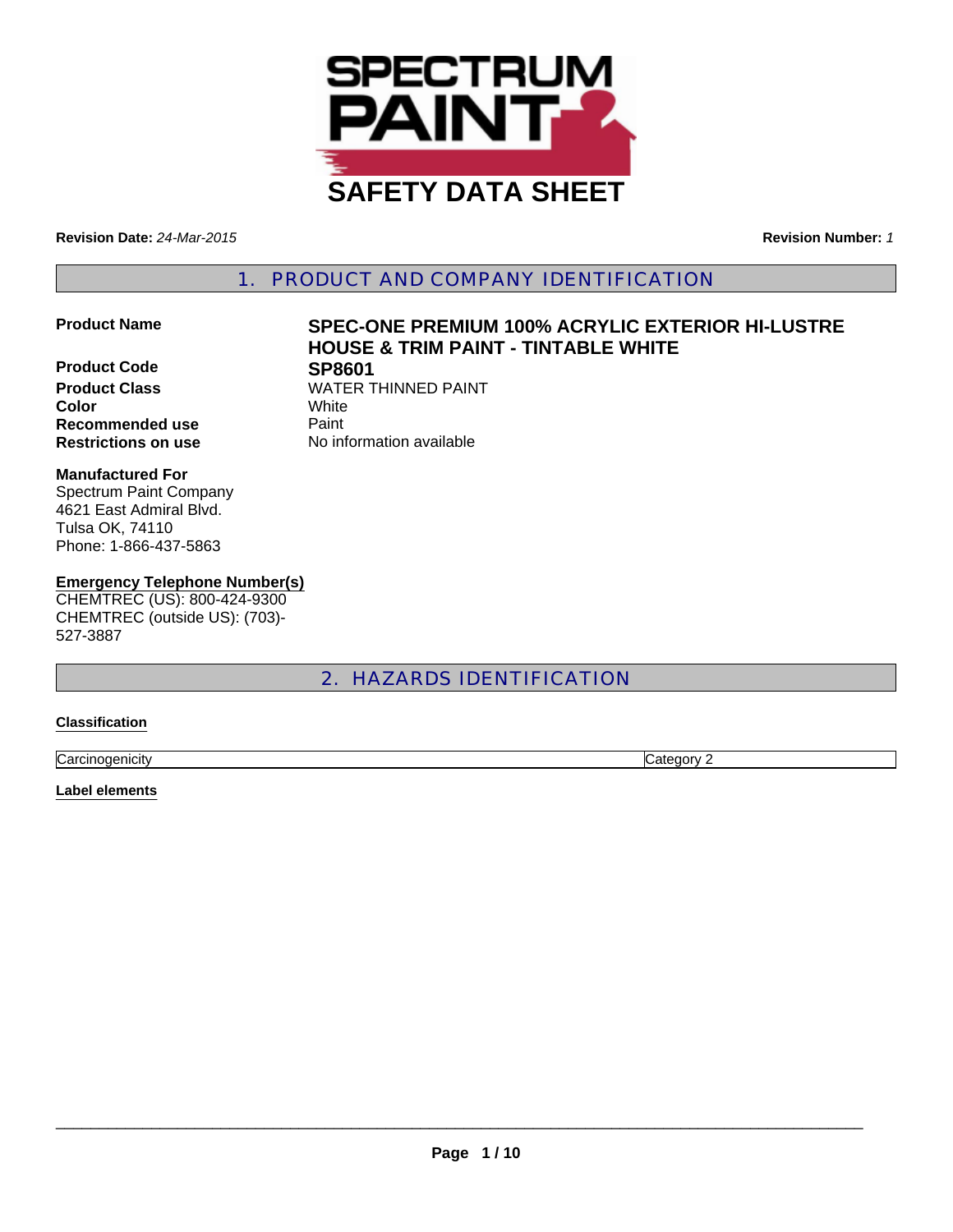#### **Warning**

**Hazard statements** Suspected of causing cancer



**Appearance** liquid **Odor** little or no odor

#### **Precautionary Statements - Prevention**

Obtain special instructions before use Do not handle until all safety precautions have been read and understood Use personal protective equipment as required

#### **Precautionary Statements - Response** If exposed or concerned get medical attention

**Precautionary Statements - Storage** Store locked up

**Precautionary Statements - Disposal** Dispose of contents/container to an approved waste disposal plant

#### **Hazards not otherwise classified (HNOC)**

Not Applicable

#### **Other information** No information available

## 3. COMPOSITION INFORMATION ON COMPONENTS

\_\_\_\_\_\_\_\_\_\_\_\_\_\_\_\_\_\_\_\_\_\_\_\_\_\_\_\_\_\_\_\_\_\_\_\_\_\_\_\_\_\_\_\_\_\_\_\_\_\_\_\_\_\_\_\_\_\_\_\_\_\_\_\_\_\_\_\_\_\_\_\_\_\_\_\_\_\_\_\_\_\_\_\_\_\_\_\_\_\_\_\_\_

| <b>Chemical Name</b>                       | CAS-No         | Weight % (max) |
|--------------------------------------------|----------------|----------------|
| Titanium dioxide                           | 13463-67-7     | 20             |
| Kaolin                                     | 1332-58-7      |                |
| Urea, N-(3,4-dichlorophenyl)-N,N-dimethyl- | $330 - 54 - 1$ | J.5            |
| Sodium C14-C16 olefin sulfonate            | 68439-57-6     | U.5            |

## 4. FIRST AID MEASURES

**General Advice** No hazards which require special first aid measures. **Eye Contact** Rinse thoroughly with plenty of water for at least 15 minutes and consult a physician. **Skin Contact** Wash off immediately with soap and plenty of water removing all contaminated clothes and shoes.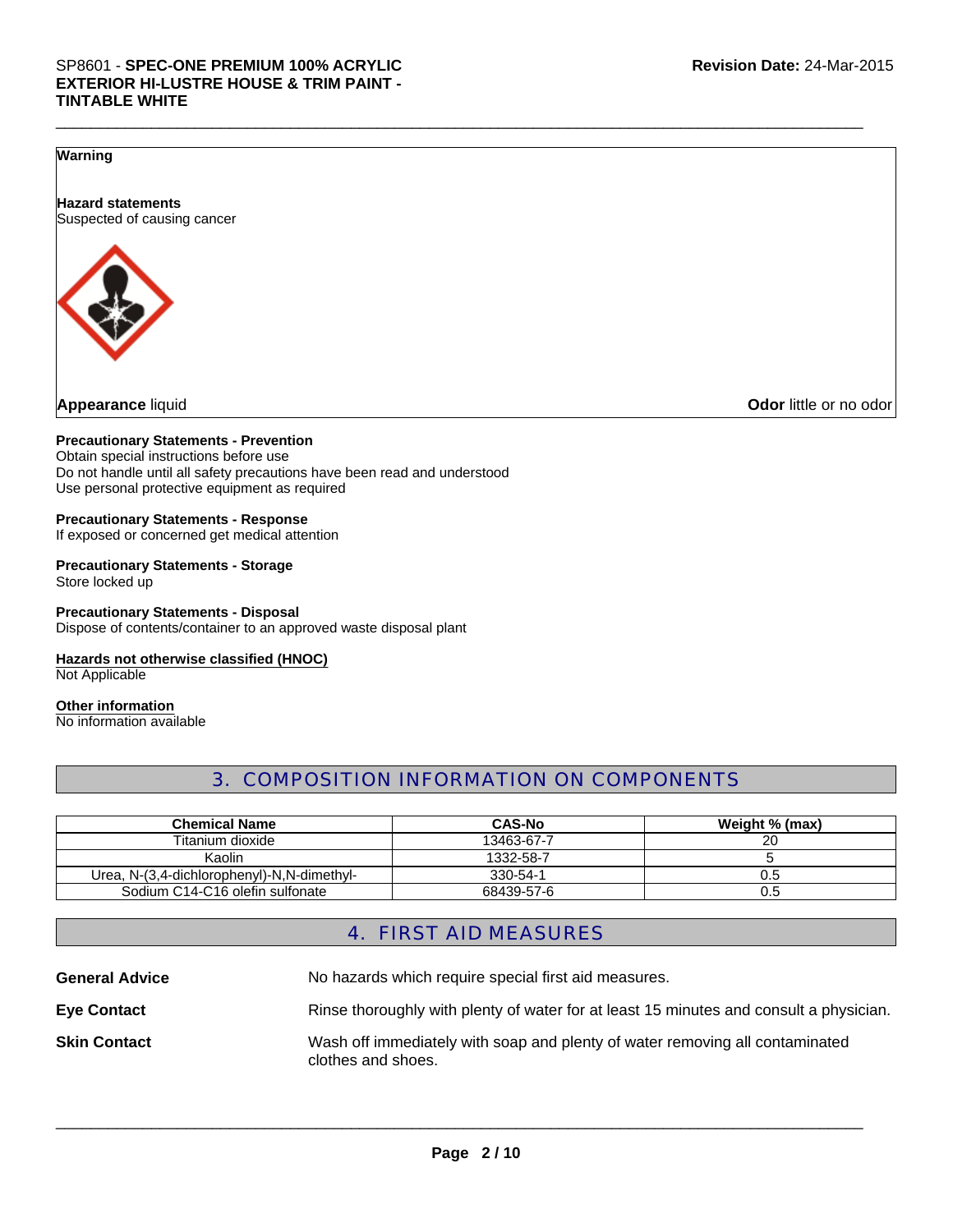| <b>Inhalation</b>                      | Move to fresh air. If symptoms persist, call a physician.                                         |
|----------------------------------------|---------------------------------------------------------------------------------------------------|
| Ingestion                              | Clean mouth with water and afterwards drink plenty of water. Consult a physician if<br>necessary. |
| <b>Most Important Symptoms/Effects</b> | No information available.                                                                         |
| <b>Notes To Physician</b>              | Treat symptomatically.                                                                            |

\_\_\_\_\_\_\_\_\_\_\_\_\_\_\_\_\_\_\_\_\_\_\_\_\_\_\_\_\_\_\_\_\_\_\_\_\_\_\_\_\_\_\_\_\_\_\_\_\_\_\_\_\_\_\_\_\_\_\_\_\_\_\_\_\_\_\_\_\_\_\_\_\_\_\_\_\_\_\_\_\_\_\_\_\_\_\_\_\_\_\_\_\_

## 5. FIRE-FIGHTING MEASURES

| <b>Suitable Extinguishing Media</b>                                                               | Use extinguishing measures that are appropriate to local<br>circumstances and the surrounding environment.                                   |  |
|---------------------------------------------------------------------------------------------------|----------------------------------------------------------------------------------------------------------------------------------------------|--|
| <b>Protective Equipment And Precautions For Firefighters</b>                                      | As in any fire, wear self-contained breathing apparatus<br>pressure-demand, MSHA/NIOSH (approved or equivalent)<br>and full protective gear. |  |
| <b>Specific Hazards Arising From The Chemical</b>                                                 | Closed containers may rupture if exposed to fire or extreme<br>heat.                                                                         |  |
| <b>Sensitivity To Mechanical Impact</b>                                                           | No.                                                                                                                                          |  |
| <b>Sensitivity To Static Discharge</b>                                                            | No                                                                                                                                           |  |
| <b>Flash Point Data</b><br>Flash Point (°F)<br>Flash Point (°C)<br><b>Flash Point Method</b>      | Not applicable<br>Not applicable<br>Not applicable                                                                                           |  |
| <b>Flammability Limits In Air</b><br><b>Lower Explosion Limit</b><br><b>Upper Explosion Limit</b> | Not applicable<br>Not applicable                                                                                                             |  |
| Health: 1<br><b>NFPA</b><br><b>Flammability: 0</b>                                                | <b>Instability: 0</b><br><b>Special: Not Applicable</b>                                                                                      |  |
| <b>NIFRA LAMAMA</b>                                                                               |                                                                                                                                              |  |

#### **NFPA Legend**

- 0 Not Hazardous
- 1 Slightly
- 2 Moderate
- 3 High
- 4 Severe

*The ratings assigned are only suggested ratings, the contractor/employer has ultimate responsibilities for NFPA ratings where this system is used.*

*Additional information regarding the NFPA rating system is available from the National Fire Protection Agency (NFPA) at www.nfpa.org.*

## 6. ACCIDENTAL RELEASE MEASURES

| <b>Personal Precautions</b> | Avoid contact with skin, eyes and clothing. Ensure adequate ventilation. |
|-----------------------------|--------------------------------------------------------------------------|
| <b>Other Information</b>    | Prevent further leakage or spillage if safe to do so.                    |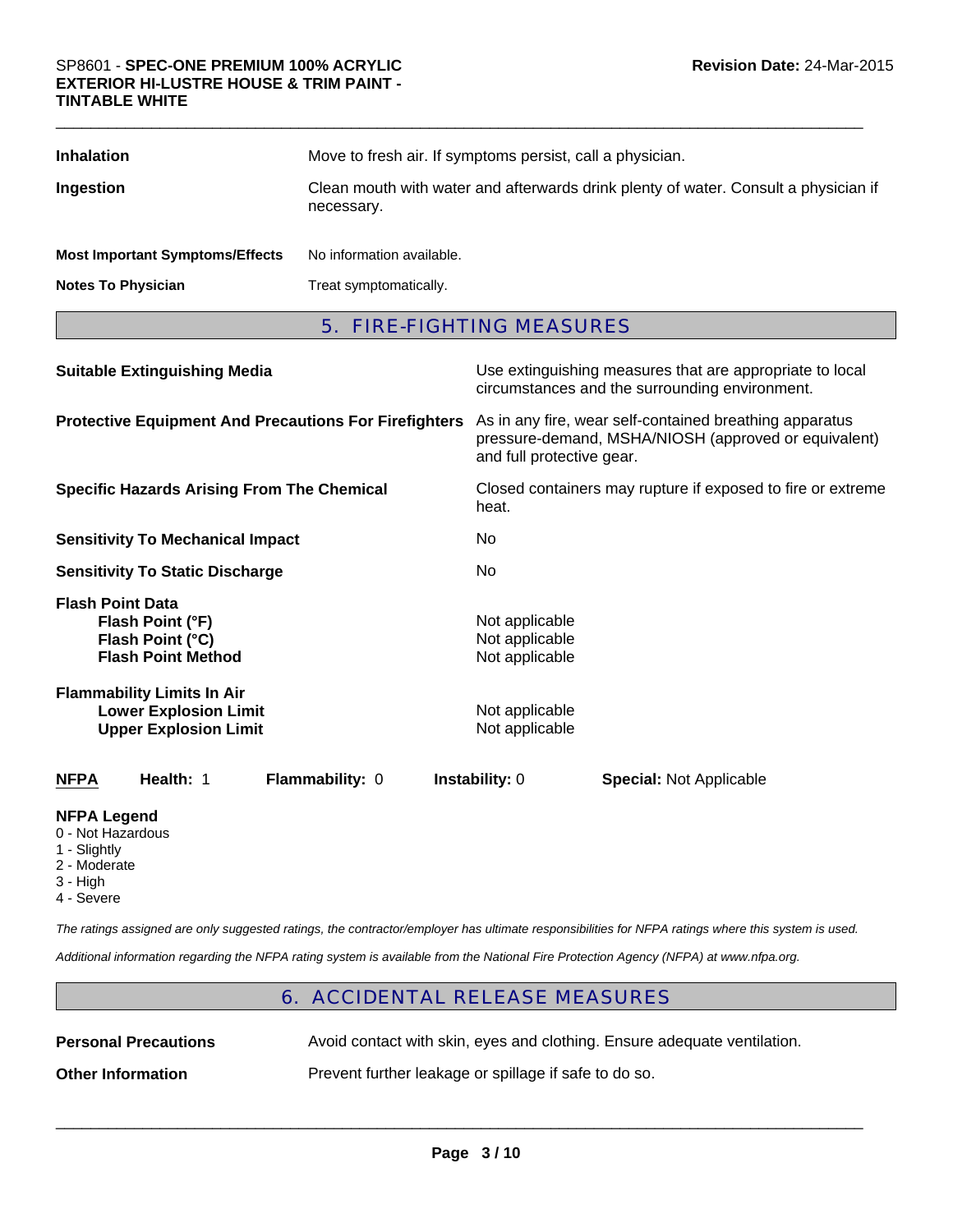| <b>Environmental Precautions</b> | See Section 12 for additional Ecological Information.                                                                                                                         |  |
|----------------------------------|-------------------------------------------------------------------------------------------------------------------------------------------------------------------------------|--|
| <b>Methods For Clean-Up</b>      | Soak up with inert absorbent material. Sweep up and shovel into suitable containers<br>for disposal.                                                                          |  |
|                                  | <b>7. HANDLING AND STORAGE</b>                                                                                                                                                |  |
| <b>Handling</b>                  | Avoid contact with skin, eyes and clothing. Avoid breathing vapors, spray mists or<br>sanding dust. In case of insufficient ventilation, wear suitable respiratory equipment. |  |
| <b>Storage</b>                   | Keep container tightly closed. Keep out of the reach of children.                                                                                                             |  |
| <b>Incompatible Materials</b>    | No information available                                                                                                                                                      |  |
|                                  |                                                                                                                                                                               |  |

\_\_\_\_\_\_\_\_\_\_\_\_\_\_\_\_\_\_\_\_\_\_\_\_\_\_\_\_\_\_\_\_\_\_\_\_\_\_\_\_\_\_\_\_\_\_\_\_\_\_\_\_\_\_\_\_\_\_\_\_\_\_\_\_\_\_\_\_\_\_\_\_\_\_\_\_\_\_\_\_\_\_\_\_\_\_\_\_\_\_\_\_\_

## 8. EXPOSURE CONTROLS / PERSONAL PROTECTION

### **Exposure Limits**

| <b>Chemical Name</b>                           | <b>ACGIH</b>               | <b>OSHA</b>                                                  |
|------------------------------------------------|----------------------------|--------------------------------------------------------------|
| Titanium dioxide                               | 10 mg/m <sup>3</sup> - TWA | 15 mg/m <sup>3</sup> - TWA                                   |
| Kaolin                                         | 2 mg/m <sup>3</sup> - TWA  | 15 mg/m <sup>3</sup> - TWA total<br>$5 \text{ mg/m}^3$ - TWA |
| Urea, N-(3,4-dichlorophenyl)-<br>N,N-dimethyl- | 10 mg/m <sup>3</sup> - TWA | N/E                                                          |
| Sodium C14-C16 olefin sulfonate                | N/E                        | N/E                                                          |

| <b>Engineering Measures</b>                                                                                                   | Ensure adequate ventilation, especially in confined areas.                                                                                                 |  |
|-------------------------------------------------------------------------------------------------------------------------------|------------------------------------------------------------------------------------------------------------------------------------------------------------|--|
| <b>Personal Protective Equipment</b><br><b>Eye/Face Protection</b><br><b>Skin Protection</b><br><b>Respiratory Protection</b> | Safety glasses with side-shields.<br>Protective gloves and impervious clothing<br>In case of insufficient ventilation wear suitable respiratory equipment. |  |
| <b>Hygiene Measures</b>                                                                                                       | Avoid contact with skin, eyes and clothing. Remove and wash contaminated clothing<br>before re-use. Wash thoroughly after handling.                        |  |

## 9. PHYSICAL AND CHEMICAL PROPERTIES

| Appearance              | liquid                   |
|-------------------------|--------------------------|
| Odor                    | little or no odor        |
| <b>Odor Threshold</b>   | No information available |
| Density (Ibs/gal)       | $10.3 - 10.7$            |
| <b>Specific Gravity</b> | $1.23 - 1.28$            |
| рH                      | No information available |
| <b>Viscosity (cps)</b>  | No information available |
| <b>Solubility</b>       | No information available |
| <b>Water Solubility</b> | No information available |
| <b>Evaporation Rate</b> | No information available |
| <b>Vapor Pressure</b>   | No information available |
|                         |                          |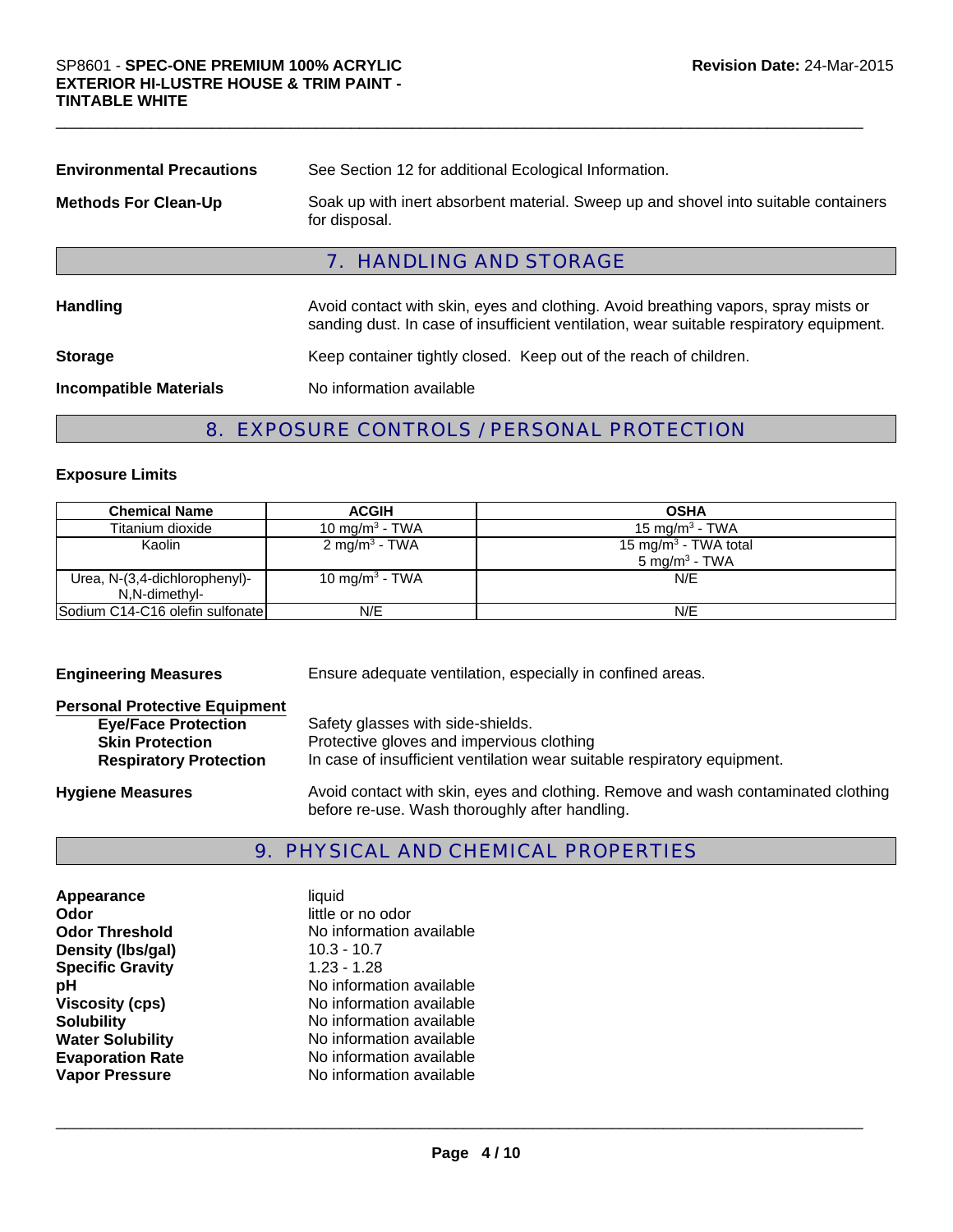| 9. PHYSICAL AND CHEMICAL PROPERTIES  |                           |  |  |
|--------------------------------------|---------------------------|--|--|
| <b>Vapor Density</b>                 | No information available  |  |  |
| Wt. % Solids                         | $40 - 50$                 |  |  |
| Vol. % Solids                        | $30 - 40$                 |  |  |
| Wt. % Volatiles                      | $50 - 60$                 |  |  |
| <b>Vol. % Volatiles</b>              | $60 - 70$                 |  |  |
| <b>VOC Regulatory Limit (g/L)</b>    | < 100                     |  |  |
| <b>Boiling Point (°F)</b>            | 212                       |  |  |
| <b>Boiling Point (°C)</b>            | 100                       |  |  |
| <b>Freezing Point (°F)</b>           | 32                        |  |  |
| <b>Freezing Point (°C)</b>           | 0                         |  |  |
| Flash Point (°F)                     | Not applicable            |  |  |
| Flash Point (°C)                     | Not applicable            |  |  |
| <b>Flash Point Method</b>            | Not applicable            |  |  |
| Flammability (solid, gas)            | Not applicable            |  |  |
| <b>Upper Explosion Limit</b>         | Not applicable            |  |  |
| <b>Lower Explosion Limit</b>         | Not applicable            |  |  |
| <b>Autoignition Temperature (°F)</b> | No information available  |  |  |
| <b>Autoignition Temperature (°C)</b> | No information available  |  |  |
| Decomposition Temperature (°F)       | No information available  |  |  |
| Decomposition Temperature (°C)       | No information available  |  |  |
| <b>Partition Coefficient (n-</b>     | No information available. |  |  |
| octanol/water)                       |                           |  |  |
|                                      |                           |  |  |

\_\_\_\_\_\_\_\_\_\_\_\_\_\_\_\_\_\_\_\_\_\_\_\_\_\_\_\_\_\_\_\_\_\_\_\_\_\_\_\_\_\_\_\_\_\_\_\_\_\_\_\_\_\_\_\_\_\_\_\_\_\_\_\_\_\_\_\_\_\_\_\_\_\_\_\_\_\_\_\_\_\_\_\_\_\_\_\_\_\_\_\_\_

## 10. STABILITY AND REACTIVITY

| <b>Reactivity</b>                         | Not Applicable                           |
|-------------------------------------------|------------------------------------------|
| <b>Chemical Stability</b>                 | Stable under normal conditions.          |
| <b>Conditions To Avoid</b>                | Prevent from freezing                    |
| <b>Incompatible Materials</b>             | No materials to be especially mentioned. |
| <b>Hazardous Decomposition Products</b>   | None under normal use.                   |
| <b>Possibility Of Hazardous Reactions</b> | None under normal conditions of use.     |

## 11. TOXICOLOGICAL INFORMATION

## **Information on likely routes of exposure**

#### **Product Information**

**Inhalation** No information available

**Eye contact** No information available **Skin contact** No information available **Ingestion** No information available

#### **Acute Toxicity**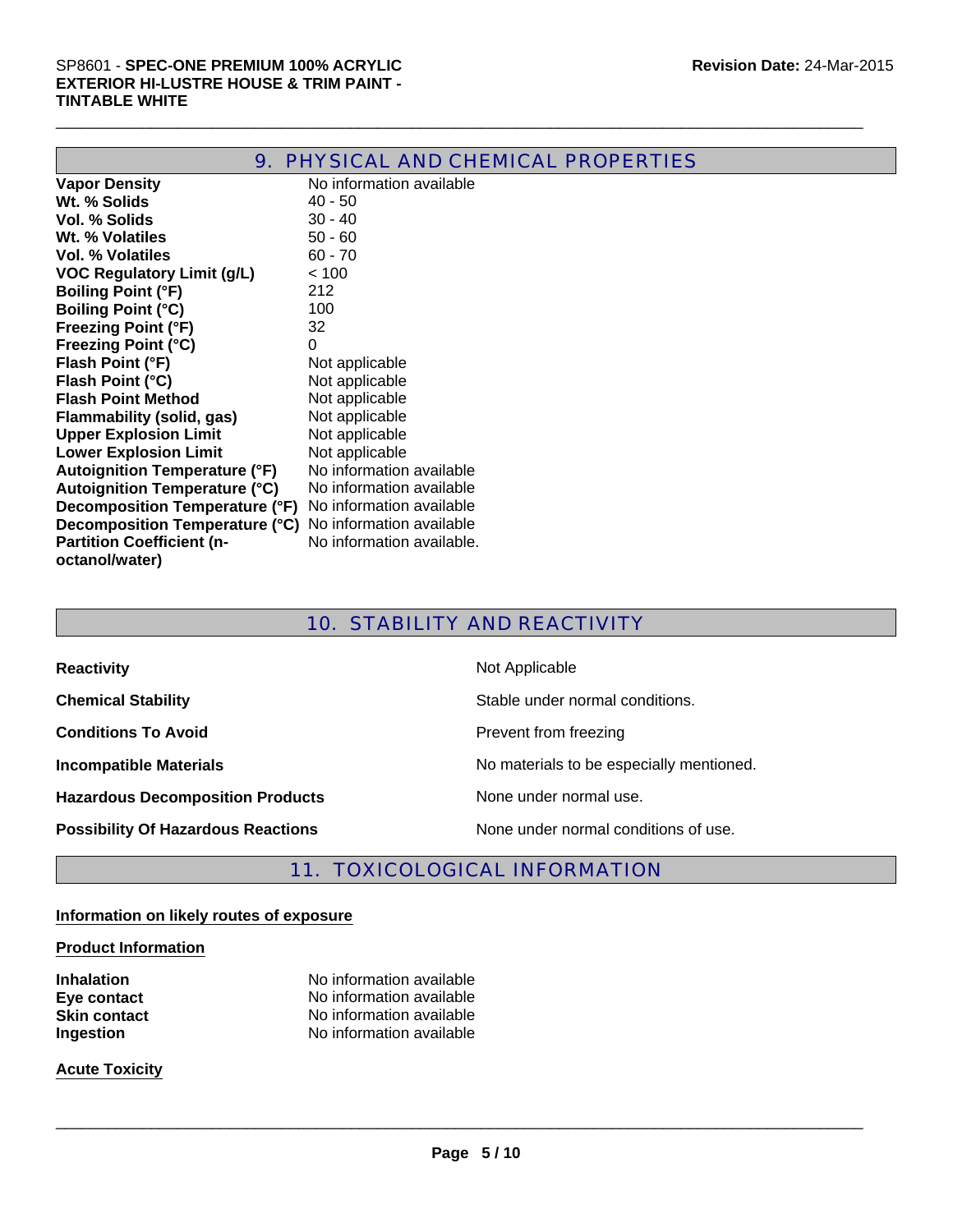#### SP8601 - **SPEC-ONE PREMIUM 100% ACRYLIC EXTERIOR HI-LUSTRE HOUSE & TRIM PAINT - TINTABLE WHITE**

| <b>Product Information</b>                                                                                                                                    | No information available                                                                   |  |  |
|---------------------------------------------------------------------------------------------------------------------------------------------------------------|--------------------------------------------------------------------------------------------|--|--|
| Information on toxicological effects                                                                                                                          |                                                                                            |  |  |
| <b>Symptoms</b>                                                                                                                                               | No information available                                                                   |  |  |
|                                                                                                                                                               | Delayed and immediate effects as well as chronic effects from short and long-term exposure |  |  |
| Sensitization:<br><b>Mutagenic Effects</b><br><b>Reproductive Effects</b>                                                                                     | No information available.<br>No information available<br>No information available.         |  |  |
| <b>Numerical measures of toxicity</b>                                                                                                                         |                                                                                            |  |  |
| The following values are calculated based on chapter 3.1 of the GHS document                                                                                  |                                                                                            |  |  |
| <b>ATEmix (oral)</b><br><b>ATEmix (dermal)</b>                                                                                                                | 51556 mg/kg<br>1327021 mg/kg                                                               |  |  |
| <b>Acute Toxicity</b><br><b>Component</b>                                                                                                                     |                                                                                            |  |  |
| Titanium dioxide<br>LD50 Oral: > 10000 mg/kg (Rat)<br>LD50 Dermal: $> 10000$ mg/m <sup>3</sup> (Rabbit)<br>LC50 Inhalation (Dust): $> 6.82$ mg/L (Rat, 4 hr.) |                                                                                            |  |  |

Kaolin LD50 Oral: > 5000 mg/kg (Rat)

LD50 Oral: 1017 mg/kg (Rat) LD50 Dermal: > 5000 mg/kg (Rat) Urea, N-(3,4-dichlorophenyl)-N,N-dimethyl-

#### **Carcinogenicity**

*The information below indicates whether each agency has listed any ingredient as a carcinogen:*

| <b>Chemical Name</b> | IARC                     | <b>NTP</b> | <b>OSHA Carcinogen</b> |
|----------------------|--------------------------|------------|------------------------|
|                      | $2B -$<br>Possible Human |            | Listed                 |
| Titanium dioxide     | Carcinoɑen               |            |                        |

• Although IARC has classified titanium dioxide as possibly carcinogenic to humans (2B), their summary concludes: "No significant exposure to titanium dioxide is thought to occur during the use of products in which titanium dioxide is bound to other materials, such as paint."

#### **Legend**

IARC - International Agency for Research on Cancer NTP - National Toxicity Program OSHA - Occupational Safety & Health Administration

## 12. ECOLOGICAL INFORMATION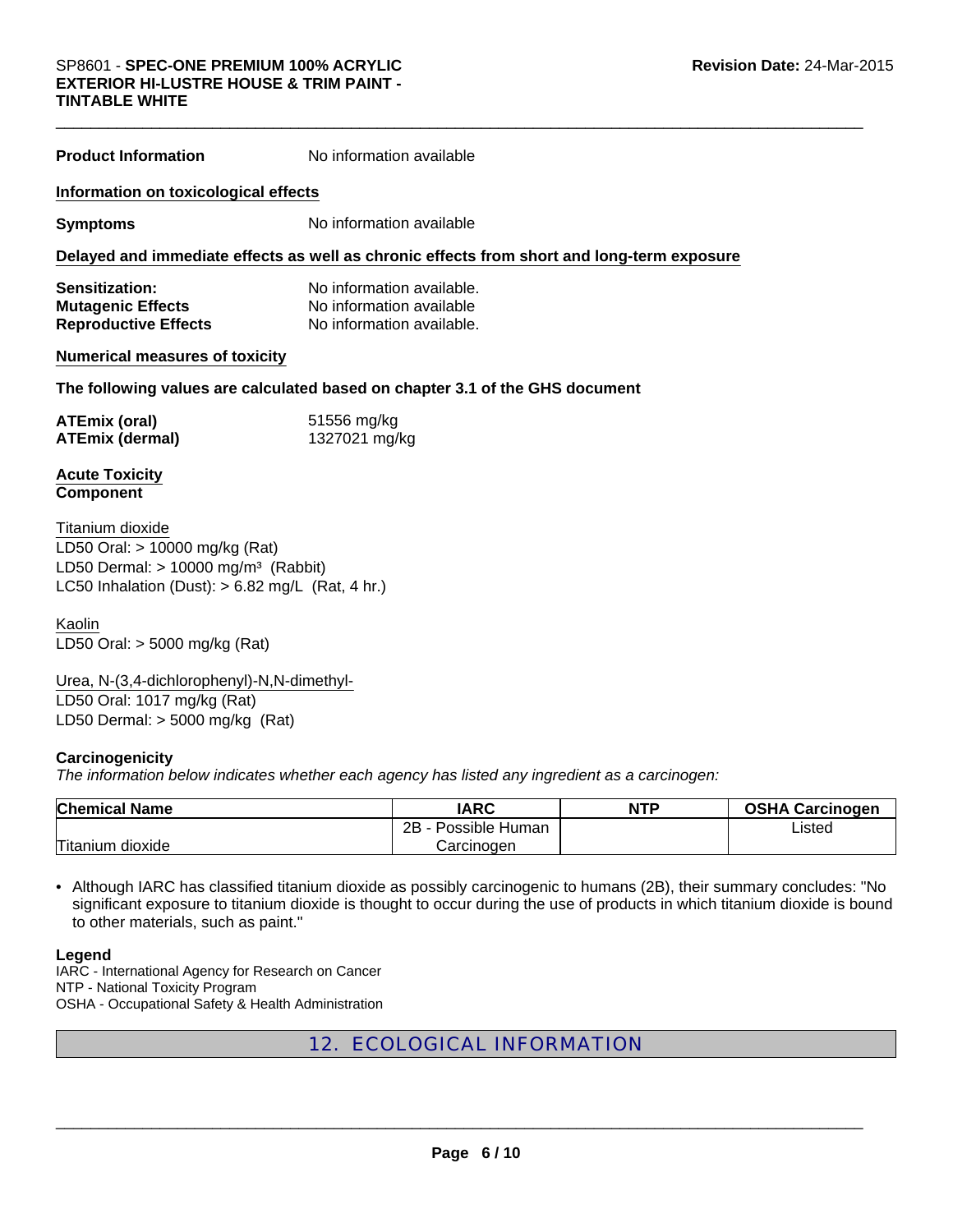## 12. ECOLOGICAL INFORMATION

\_\_\_\_\_\_\_\_\_\_\_\_\_\_\_\_\_\_\_\_\_\_\_\_\_\_\_\_\_\_\_\_\_\_\_\_\_\_\_\_\_\_\_\_\_\_\_\_\_\_\_\_\_\_\_\_\_\_\_\_\_\_\_\_\_\_\_\_\_\_\_\_\_\_\_\_\_\_\_\_\_\_\_\_\_\_\_\_\_\_\_\_\_

### **Ecotoxicity Effects**

#### **Product Information**

#### **Acute Toxicity to Fish**

No information available

#### **Acute Toxicity to Aquatic Invertebrates**

No information available

#### **Acute Toxicity to Aquatic Plants**

No information available

#### **Persistence / Degradability**

No information available.

#### **Bioaccumulation / Accumulation**

No information available.

#### **Mobility in Environmental Media**

No information available.

#### **Ozone**

No information available

#### **Component**

#### **Acute Toxicity to Fish**

#### LC50: >1000 mg/L (Fathead Minnow - 96 hr.) Titanium dioxide

LC50: 3.5 mg/L (Rainbow Trout - 96 hr.) Urea, N-(3,4-dichlorophenyl)-N,N-dimethyl-

### **Acute Toxicity to Aquatic Invertebrates**

No information available

#### **Acute Toxicity to Aquatic Plants**

No information available

## 13. DISPOSAL CONSIDERATIONS

Waste Disposal Method **Dispose of in accordance with federal, state, provincial, and local regulations. Local** requirements may vary, consult your sanitation department or state-designated environmental protection agency for more disposal options.

\_\_\_\_\_\_\_\_\_\_\_\_\_\_\_\_\_\_\_\_\_\_\_\_\_\_\_\_\_\_\_\_\_\_\_\_\_\_\_\_\_\_\_\_\_\_\_\_\_\_\_\_\_\_\_\_\_\_\_\_\_\_\_\_\_\_\_\_\_\_\_\_\_\_\_\_\_\_\_\_\_\_\_\_\_\_\_\_\_\_\_\_\_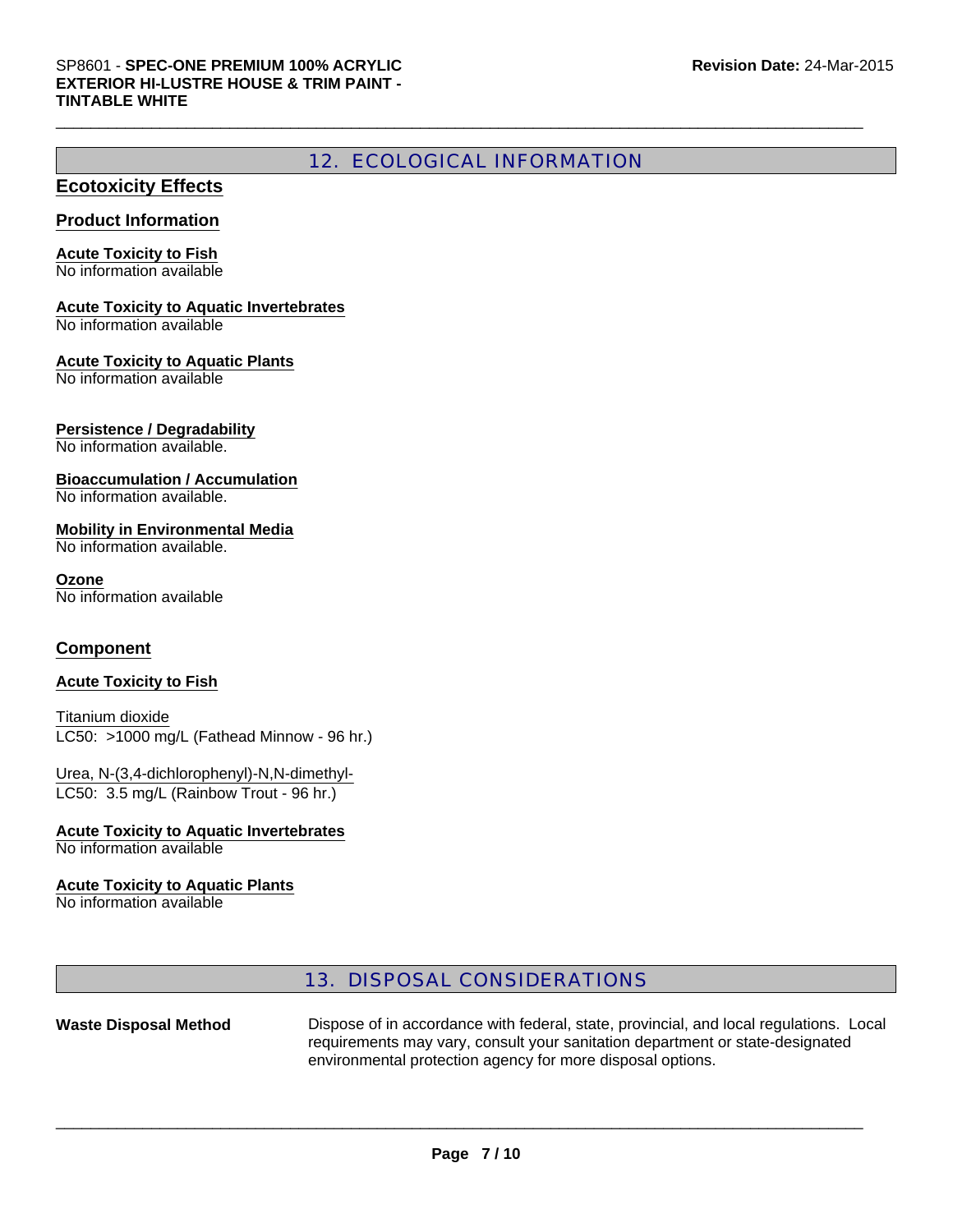#### 14. TRANSPORT INFORMATION

\_\_\_\_\_\_\_\_\_\_\_\_\_\_\_\_\_\_\_\_\_\_\_\_\_\_\_\_\_\_\_\_\_\_\_\_\_\_\_\_\_\_\_\_\_\_\_\_\_\_\_\_\_\_\_\_\_\_\_\_\_\_\_\_\_\_\_\_\_\_\_\_\_\_\_\_\_\_\_\_\_\_\_\_\_\_\_\_\_\_\_\_\_

|                    | <b>15. REGULATORY INFORMATION</b> |
|--------------------|-----------------------------------|
| <b>IMDG / IMO</b>  | Not regulated                     |
| <b>ICAO / IATA</b> | Not regulated                     |
| <b>DOT</b>         | Not regulated                     |

#### **International Inventories**

| <b>TSCA: United States</b> | Yes - All components are listed or exempt. |
|----------------------------|--------------------------------------------|
| <b>DSL: Canada</b>         | Yes - All components are listed or exempt. |

#### **Federal Regulations**

#### **SARA 311/312 hazardous categorization**

| N٥ |
|----|
| N٥ |
| N٥ |
| N٥ |
| N٥ |
|    |

#### **SARA 313**

Section 313 of Title III of the Superfund Amendments and Reauthorization Act of 1986 (SARA). This product contains a chemical or chemicals which are subject to the reporting requirements of the Act and Title 40 of the Code of Federal Regulations, Part 372:

| <b>Chemical Name</b>                       | <b>CAS-No</b> | We  |
|--------------------------------------------|---------------|-----|
| Urea, N-(3,4-dichlorophenyl)-N,N-dimethyl- | 330-54-1      | 0.5 |

**Weight % (max)** 0.5

#### **Clean Air Act, Section 112 Hazardous Air Pollutants (HAPs) (see 40 CFR 61)**

This product contains the following HAPs:

#### **State Regulations**

#### **California Proposition 65**

*This product may contain small amounts of materials known to the state of California to cause cancer or reproductive harm.*

 $\Box$ 

#### **State Right-to-Know**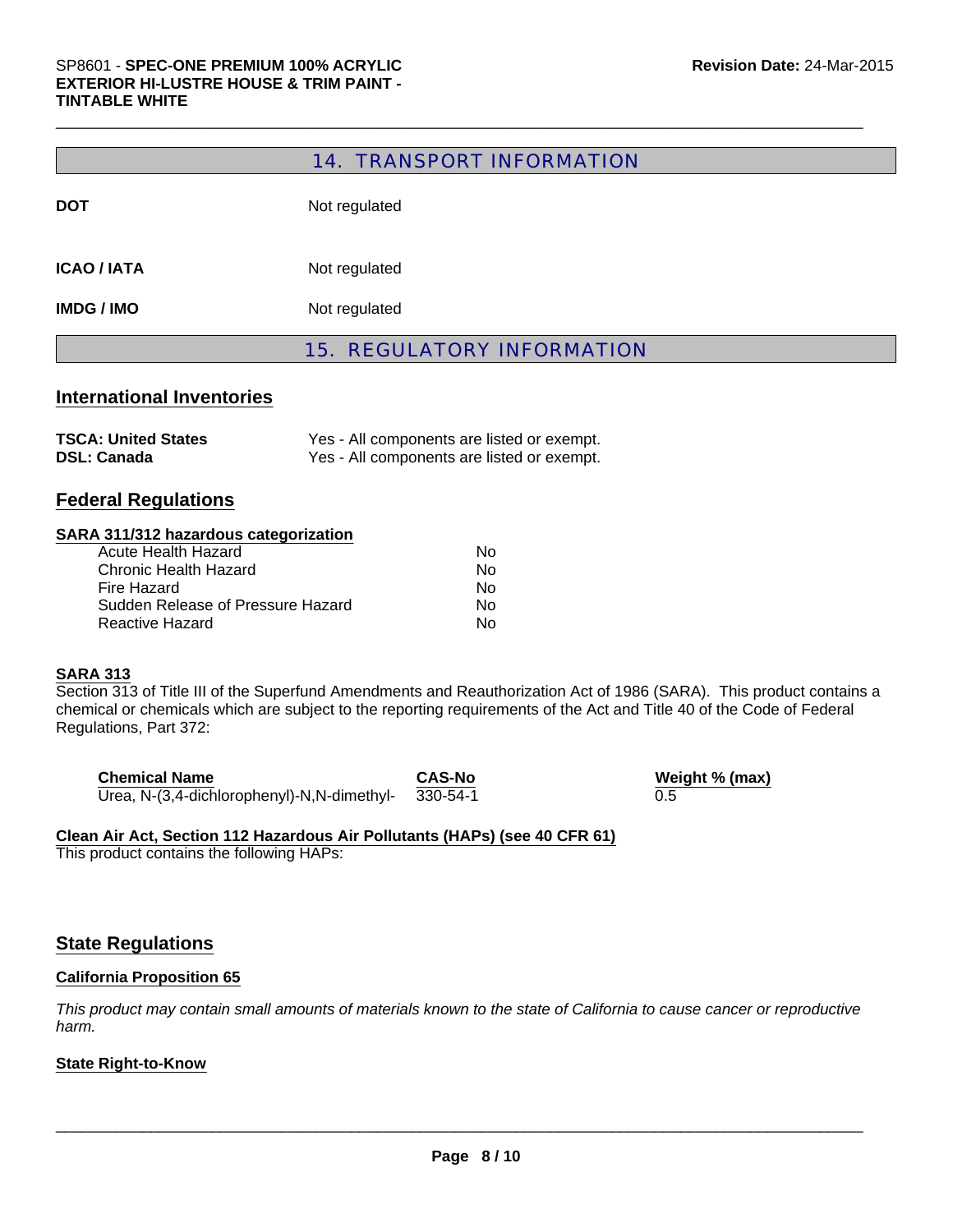#### SP8601 - **SPEC-ONE PREMIUM 100% ACRYLIC EXTERIOR HI-LUSTRE HOUSE & TRIM PAINT - TINTABLE WHITE**

| <b>Chemical Name</b>          | <b>Massachusetts</b> | <b>New Jersey</b> | <b>Pennsylvania</b> |
|-------------------------------|----------------------|-------------------|---------------------|
| Titanium dioxide              |                      |                   |                     |
| Kaolin                        |                      |                   |                     |
| Urea, N-(3,4-dichlorophenyl)- |                      |                   |                     |
| N.N-dimethyl-                 |                      |                   |                     |

\_\_\_\_\_\_\_\_\_\_\_\_\_\_\_\_\_\_\_\_\_\_\_\_\_\_\_\_\_\_\_\_\_\_\_\_\_\_\_\_\_\_\_\_\_\_\_\_\_\_\_\_\_\_\_\_\_\_\_\_\_\_\_\_\_\_\_\_\_\_\_\_\_\_\_\_\_\_\_\_\_\_\_\_\_\_\_\_\_\_\_\_\_

#### **Legend**

X - Listed

## 16. OTHER INFORMATION

| <b>HMIS</b> | Health: 1 | <b>Flammability: 0</b> | <b>Reactivity: 0</b> | PPE: - |
|-------------|-----------|------------------------|----------------------|--------|
|             |           |                        |                      |        |

#### **HMIS Legend**

- 0 Minimal Hazard
- 1 Slight Hazard
- 2 Moderate Hazard
- 3 Serious Hazard
- 4 Severe Hazard
- \* Chronic Hazard
- X Consult your supervisor or S.O.P. for "Special"
- handling instructions.

*Note: The PPE rating has intentionally been left blank. Choose appropriate PPE that will protect employees from the hazards the material will present under the actual normal conditions of use.*

*Caution: HMIS® ratings are based on a 0-4 rating scale, with 0 representing minimal hazards or risks, and 4 representing significant hazards or risks. Although HMIS® ratings are not required on MSDSs under 29 CFR 1910.1200, the preparer, has chosen to provide them. HMIS® ratings are to be used only in conjunction with a fully implemented HMIS® program by workers who have received appropriate HMIS® training. HMIS® is a registered trade and service mark of the NPCA. HMIS® materials may be purchased exclusively from J. J. Keller (800) 327-6868.*

**WARNING!** If you scrape, sand, or remove old paint, you may release lead dust. LEAD IS TOXIC. EXPOSURE TO LEAD DUST CAN CAUSE SERIOUS ILLNESS, SUCH AS BRAIN DAMAGE, ESPECIALLY IN CHILDREN. PREGNANT WOMEN SHOULD ALSO AVOID EXPOSURE. Wear a NIOSH approved respirator to control lead exposure. Clean up carefully with a HEPA vacuum and a wet mop. Before you start, find out how to protect yourself and your family by contacting the National Lead Information Hotline at 1-800-424-LEAD or log on to www.epa.gov/lead.

| <b>Prepared By</b>      | <b>Product Stewardship Department</b><br>Benjamin Moore & Co.<br>101 Paragon Drive<br>Montvale, NJ 07645<br>855-724-6802 |
|-------------------------|--------------------------------------------------------------------------------------------------------------------------|
| <b>Revision Date:</b>   | 24-Mar-2015                                                                                                              |
| <b>Revision Summary</b> | Not available                                                                                                            |

 $\_$  ,  $\_$  ,  $\_$  ,  $\_$  ,  $\_$  ,  $\_$  ,  $\_$  ,  $\_$  ,  $\_$  ,  $\_$  ,  $\_$  ,  $\_$  ,  $\_$  ,  $\_$  ,  $\_$  ,  $\_$  ,  $\_$  ,  $\_$  ,  $\_$  ,  $\_$  ,  $\_$  ,  $\_$  ,  $\_$  ,  $\_$  ,  $\_$  ,  $\_$  ,  $\_$  ,  $\_$  ,  $\_$  ,  $\_$  ,  $\_$  ,  $\_$  ,  $\_$  ,  $\_$  ,  $\_$  ,  $\_$  ,  $\_$  ,